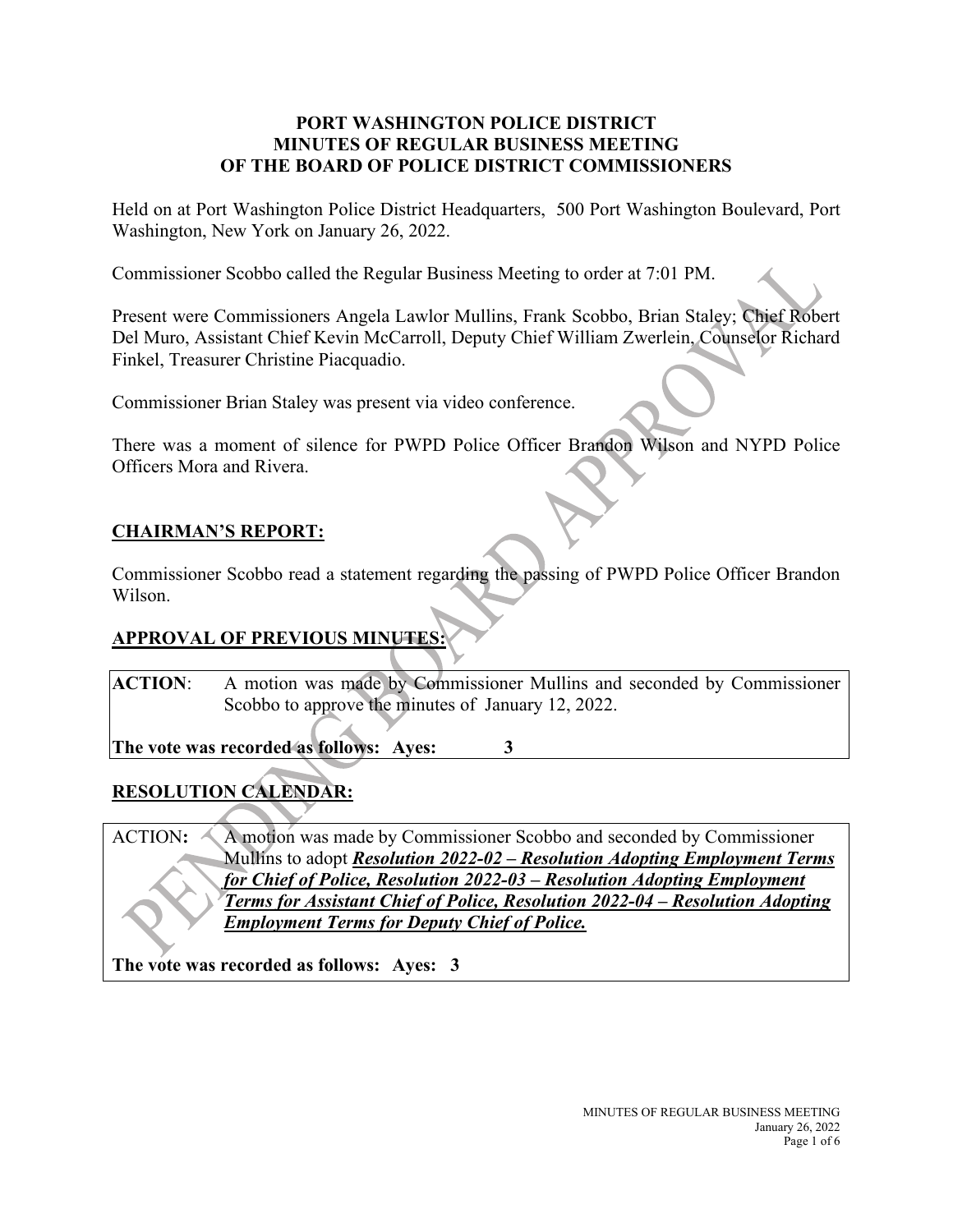ACTION**:** A motion was made by Commissioner Scobbo and seconded by Commissioner Mullins to adopt *Resolution 2022-05 – Resolution Setting a Date for a Public Hearing to Consider the Adoption of a Local Law.*

**The vote was recorded as follows: Ayes: 3**

### **CHIEF'S REPORT:**

Commissioner Scobbo read a statement regarding the passing of PWPD Police Officer Brandon Wilson.

#### **COUNSEL'S REPORT:**

None.

#### **SECRETARY'S REPORT:**

Commissioner Mullins extends her prayers and condolences to the PWPD members and the Wilson Family.

#### **TREASURER'S REPORT:**

**ACTION:** A Motion was made by Commissioner Scobbo and seconded by Commissioner Staley to approve the January 25, 2022 abstract in the amount of \$314,469.03 which includes payment to NYS Employee Health Benefits in the amount of \$280,186.90.

**The vote was recorded as follows: Ayes: 3**

Commissioner Staley extended his condolences to the PWPD members and the Wilson Family. Commissioner Staley spoke about voter rights.

#### **OLD BUSINESS:**

None.

# **NEW BUSINESS:**



**ACTION:** A Motion was made by Commissioner Scobbo and seconded by Commissioner Staley to approve the IMA for Actuary Services regarding the GASB 75 in the amount of \$2500.00.

**The vote was recorded as follows: Ayes: 3**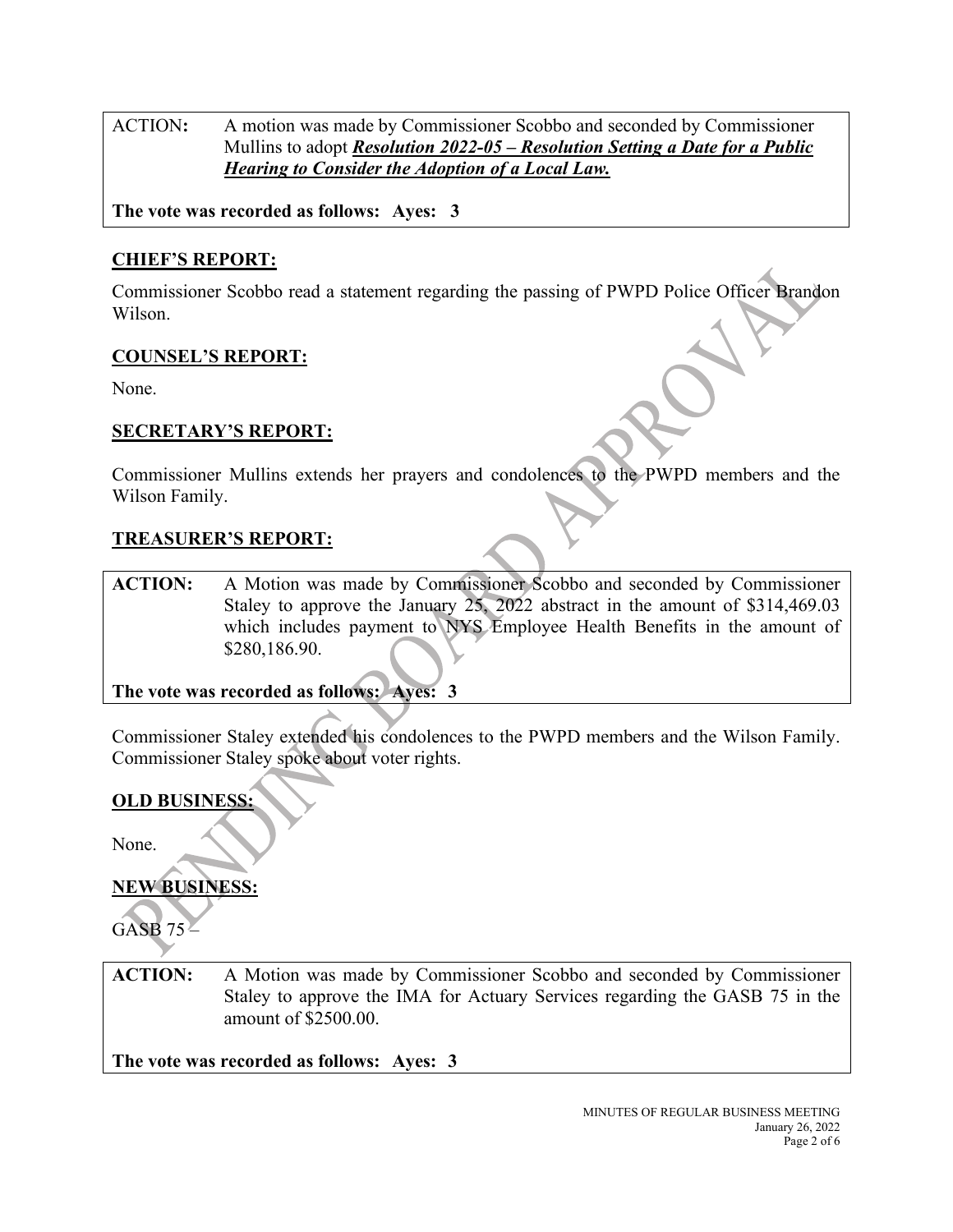Fence – Chief Del Muro reported that pricing is being investigated to replace the perimeter fence.

North Staircase – Chief Del Muro reported the north staircase flooring is need of repair or replacement.

Personnel will be discussed in Executive Session.

#### **UPCOMING SCHEDULE OF MEETINGS:**

- February 9, 2022 9:00 AM Regular Business Meeting
- February 23, 2022 7:00 PM Regular Business Meeting
- March 9. 2022 9:00 AM Regular Business Meeting

ACTION**:** A motion was made by Commissioner Scobbo and seconded by Commissioner Mullins to reserve a page in the January 26, 2022 minutes in memory of Police Officer Brandon Wilson.

**The vote was recorded as follows: Ayes: 3**

# **PUBLIC FORUM/PUBLIC SAFETY:**

A member of the public emailed a question regarding the real estate appraisal. Chief Del Muro reported that the real estate appraisal is complete and is awaiting to hear from the real estate attorney.

A member of the public extended his condolences to the Wilson Family.

Another member of the public extended his condolences to the Wilson Family.

**ACTION:** A Motion was made by Commissioner Mullins and seconded by Commissioner Scobbo to go into executive session at 7:22 PM to discuss personnel.

**The vote was recorded as follows: Ayes: 3**

**ACTION:** A Motion was made by Commissioner Scobbo and seconded by Commissioner Mullins to go back into public session at 7:38 PM.

**The vote was recorded as follows: Ayes: 3**

**ACTION:** A Motion was made by Commissioner Scobbo and seconded by Commissioner Mullins to adjourn the public meeting at 7:39 PM.

**The vote was recorded as follows: Ayes: 3**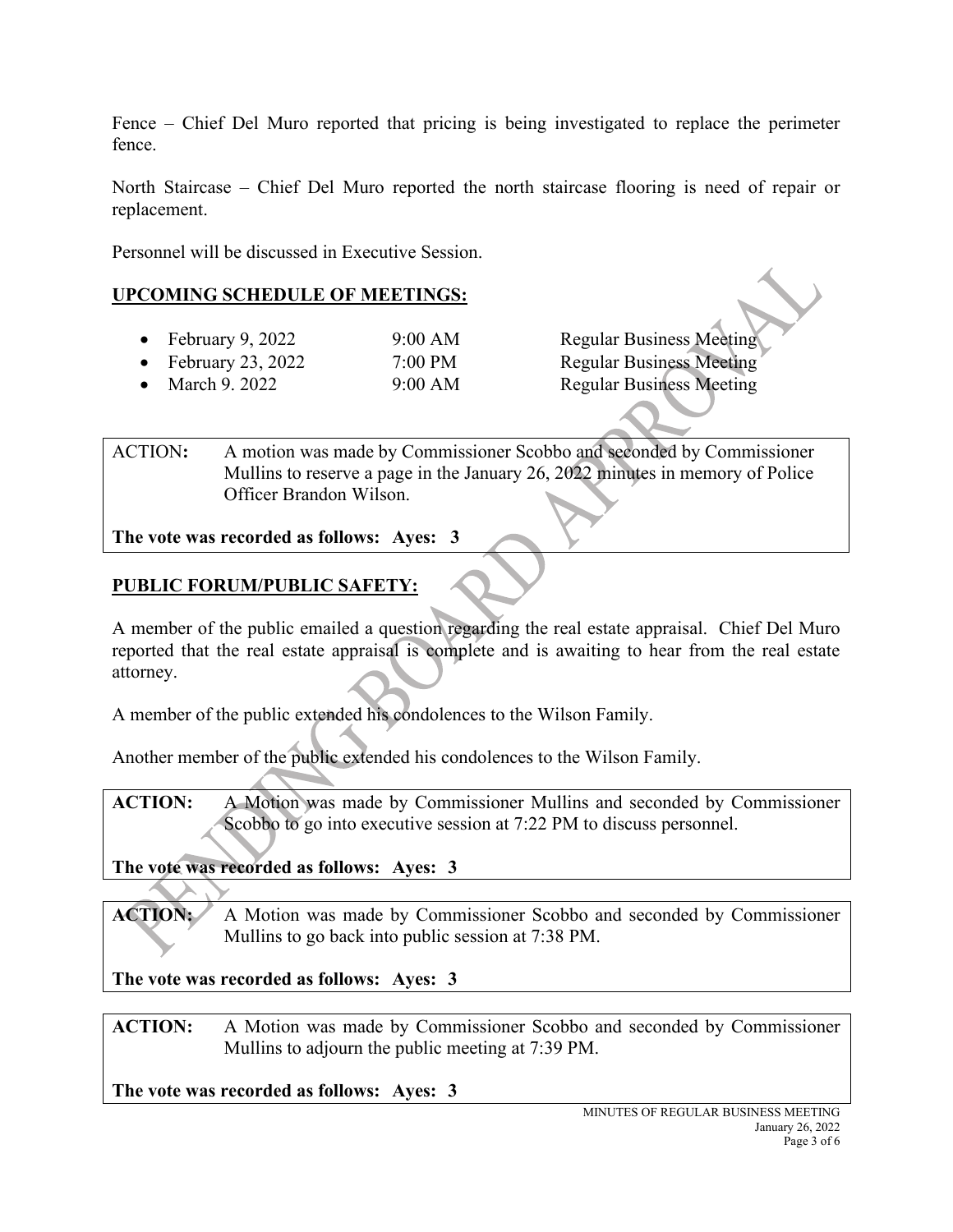Arican Reported NY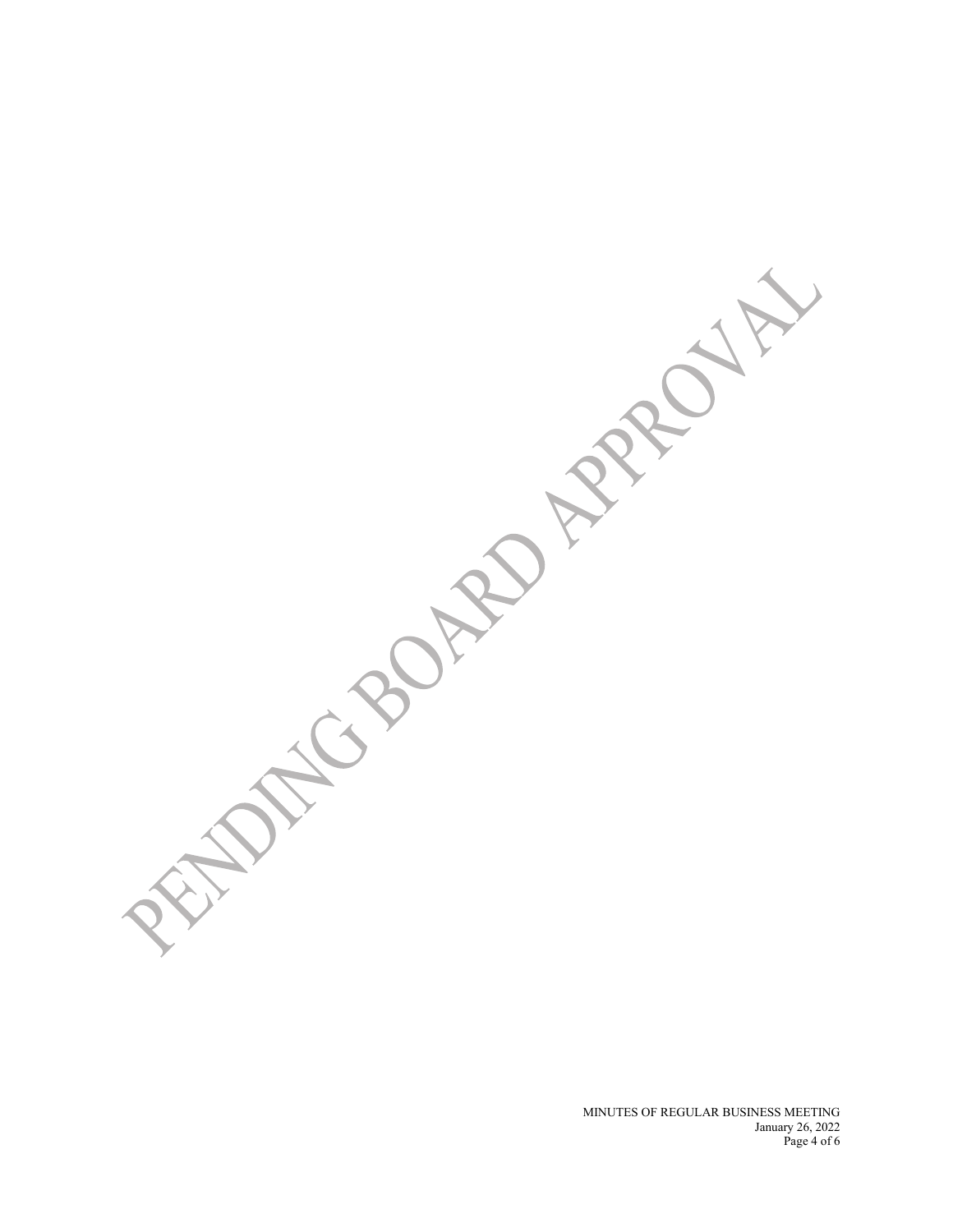# **IN MEMORY OF PORT WASHINGTON POLICE OFFICER BRANDON WILSON**

MINUTES OF REGULAR BUSINESS MEETING January 26, 2022 Page 5 of 6